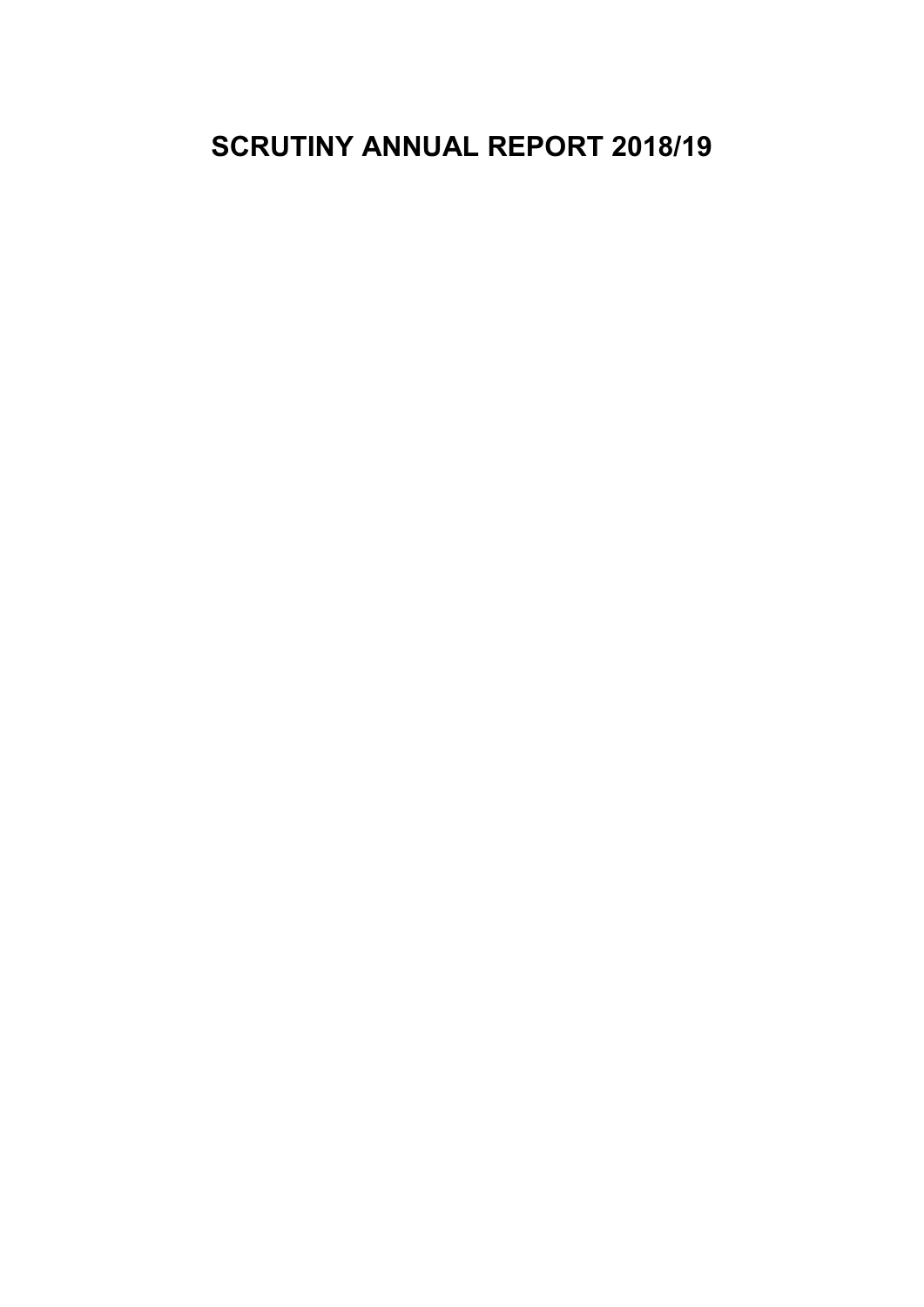## **Contents**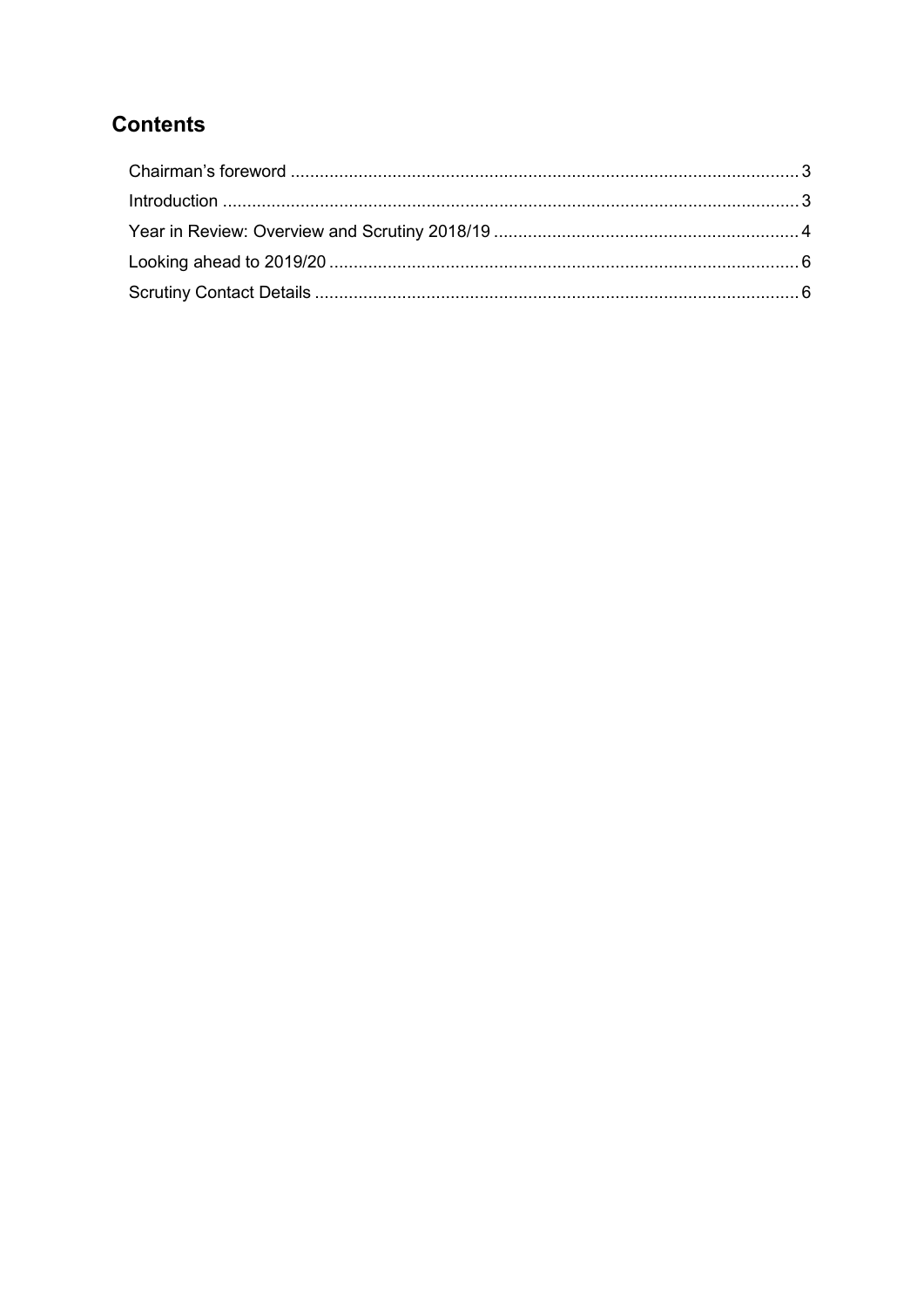## <span id="page-2-0"></span>**Chairman's foreword**

As a non-partisan committee, an important aspect of Overview & Scrutiny's role is to support, challenge and maximise the effectiveness of South Lakeland District Council and its working relationship with partners across the local and wider communities it serves.

2018/19 has been a year of change in many areas as noted within this report but despite this, Overview & Scrutiny has continued to take a proactive approach to matters concerning the Council and its residents, adding value in its ability to make a positive contribution to work throughout the district.

I would like to take this opportunity to thank Overview & Scrutiny members, officers and all South Lakeland District Council partners for their important commitment and contribution over the past year, ensuring our district continues to work with its partners to make South Lakeland the best place to live, work and explore.

#### <span id="page-2-1"></span>*Councillor Vicky Hughes, Chairman of the Overview and Scrutiny Committee*

## **Introduction**

Welcome to the Scrutiny Annual Report for South Lakeland District Council (SLDC). The report sets out the work of the Overview and Scrutiny Committee between April 2018 and March 2019.

Scrutiny is a key tool for promoting the best interests and wellbeing of the area and seeks to ensure that local people receive high quality services that meet their needs. The Overview and Scrutiny Committee does this by acting as a 'critical friend' to the Cabinet, holding it to account and providing challenge where necessary. Scrutiny also plays a key role in the areas of policy review and development; by considering topics such as the Asset Management Strategy and the updated Council Plan at an early stage in their development, scrutiny can add real value before a final decision is made by Cabinet.

Amongst the roles of the Overview and Scrutiny Committee set out within the Council's Constitution is an opportunity for scrutiny to "consider any matters which affects the Council's area or its communities". This theme has been constant throughout the work of scrutiny during 2018/19 and, building on the work of past Committees, inviting partners to attend reviews and meetings to provide a broader perspective, reflecting the Council's wider reach as leader in the district, has continued to prove valuable

In 2017/18, the Performance Sub-Committee was dissolved with those responsibilities being transferred back to the Overview and Scrutiny Committee. That change continues to have positive effects with the Overview and Scrutiny Committee taking full ownership of its returned monitoring responsibilities and each meeting having a more 'joined-up' approach being able to monitor performance whilst, at the same time, scrutinise and challenge decisions that might impact upon performance.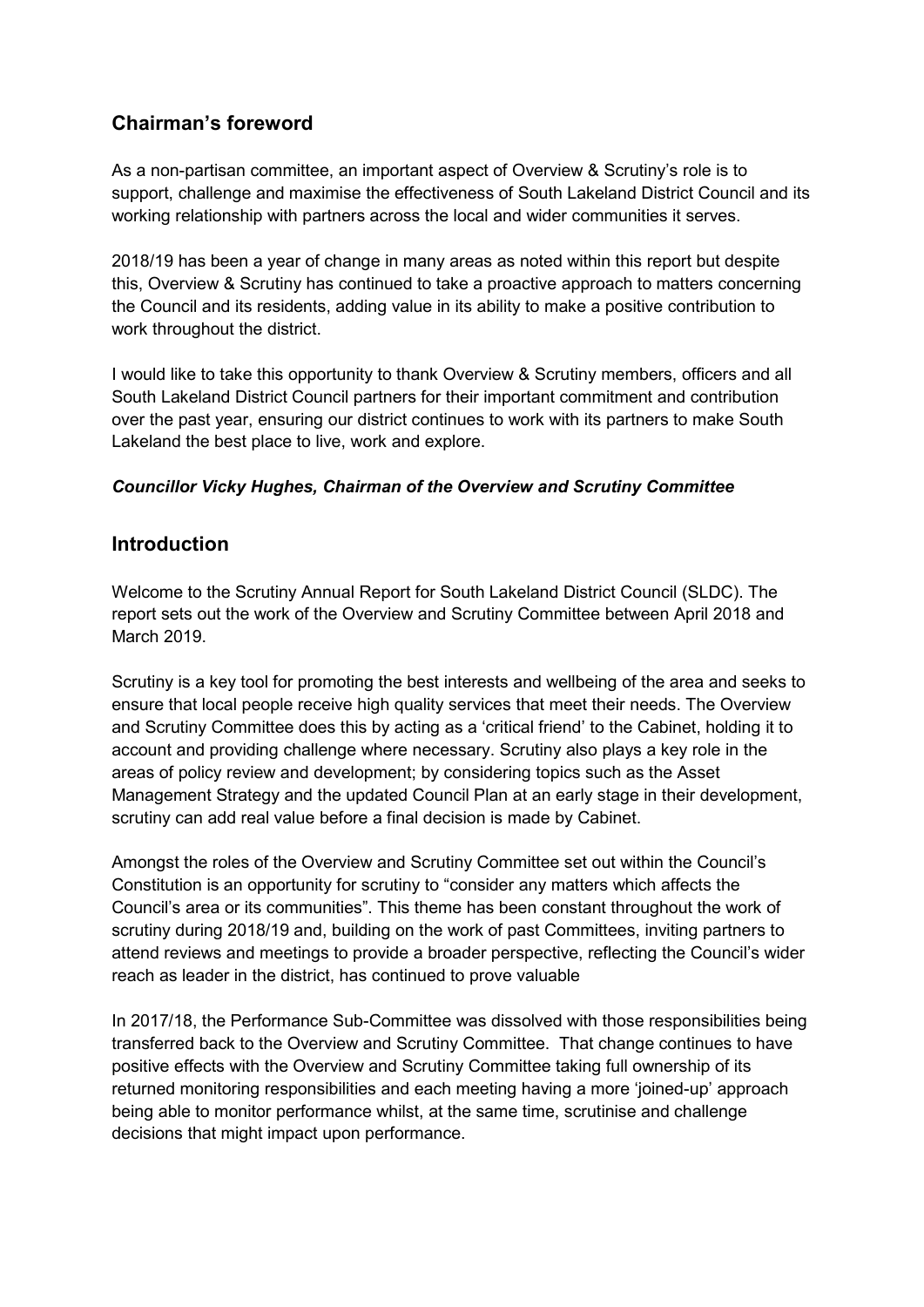Last year's Scrutiny Annual Report made reference to the change in ward boundaries which were implemented in May 2018. The effect of these changes will continue to be monitored as time progresses particularly with a view to the proposed locality working arising out of the Customer Connect programme.

As the value of South Lakeland District Council's scrutiny function becomes increasingly well recognised both internally and externally, its ability to make a difference to the work of the Council and to residents becomes ever stronger. An effective, balanced and timely 2019/20 Work Programme will continue to further the Overview and Scrutiny Committee's work to assist the Council in realising its ultimate aim of*" working together to make South Lakeland the best place to live, work and explore."*

#### **Overview and Scrutiny Committee Membership**

Pat Bell Helen Chaffey Brian Cooper Anne Hall Hazel Hodgson Vicky Hughes (Chairman) Anne Hutton Janette Jenkinson Ian Mitchell Doug Rathbone (Vice-Chairman) Vivienne Rees Mark Wilson

## <span id="page-3-0"></span>**Year in Review: Overview and Scrutiny 2018/19**

The Overview and Scrutiny Committee met six times between April 2018 and March 2019.

The Committee considered a wide variety of subjects over the course of those meetings, including the Council's draft budget, the draft Asset Management Strategy, the Cumbria Public Health Strategy and the operation of the Northern Rail service within South Lakeland.

Although it was agreed in 2017/18 that the South Cumbria Community Safety Partnership (CSP) updated the Overview and Scrutiny Committee on its work twice yearly at meetings in October and April, due to availability of key contributors to the CSP, it was not possible for an update to be given in October as planned. An update was given at the meeting in April 2019 and Members were informed of the work that the CSP was undertaking in relation to tackling child exploitation, incidents of domestic violence and to reduce road traffic collisions.

#### *No-deal Brexit Workshop (7 March 2019)*

At the request of the Leader of the Council, an unplanned workshop was held on 7 March 2019 to consider the potential impacts of a 'no-deal' departure from the European Union. The purposes of the workshop was threefold; to enable Members to gain an understanding of how a 'no-deal' Brexit might impact upon the Council's business and delivery of services,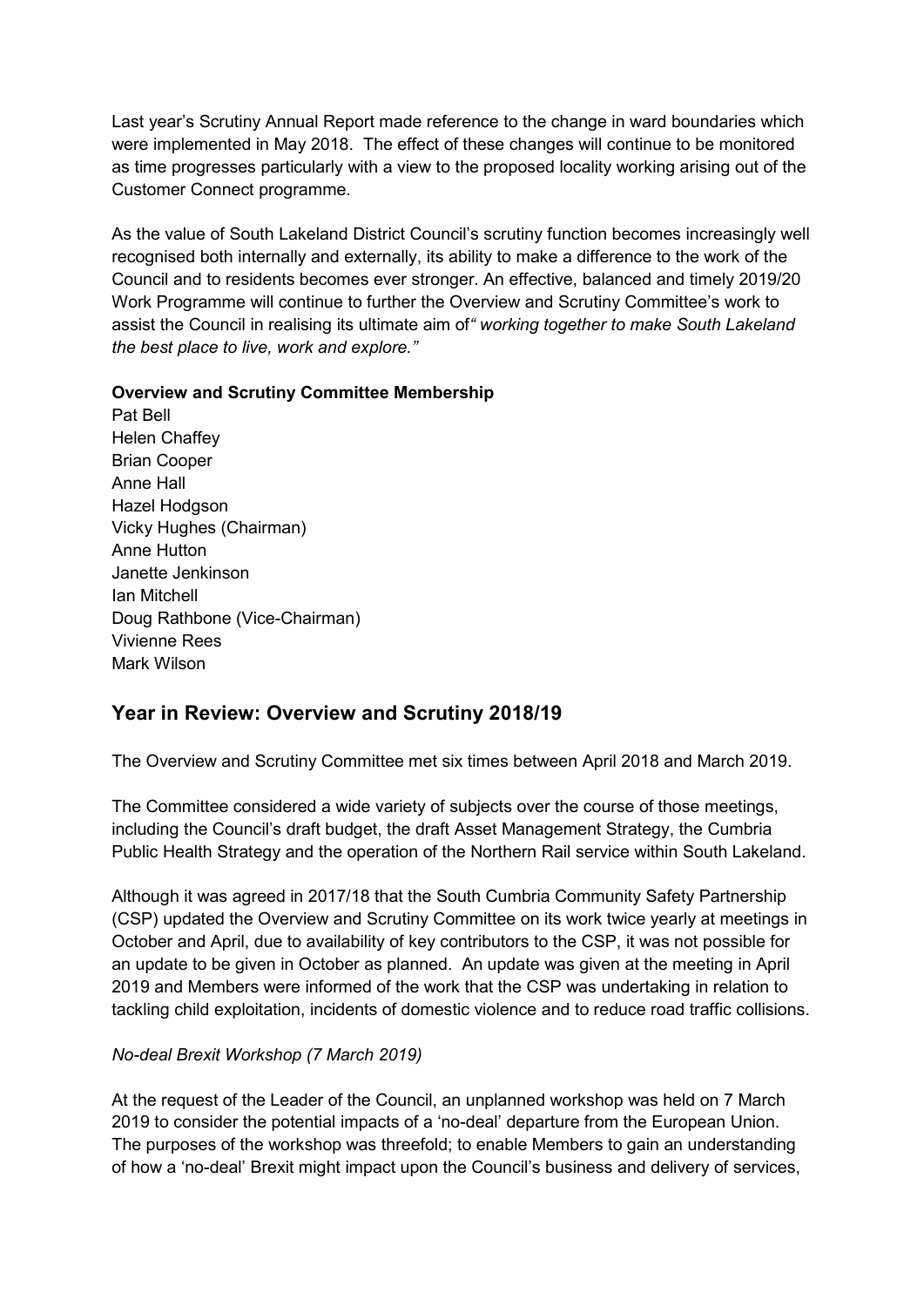to enable Members to gain an understanding of the mitigations in place to respond to such an event and to enable Members to gain an understanding of the mitigations that could be put in place in the event of a no-deal Brexit. The workshop was attended by Members and officers from South Lakeland District Council. The outcomes of that meeting were that Members confirmed that they had assurances regarding the work that the Council had undertaken to prepare for a no-deal Brexit and to hold a further workshop approximately 6 months after the country's departure from the European Union to discuss any impacts arising out of that.

#### *Customer Connect Locality Working Task & Finish Group (commenced March 2017)*

The first meeting in respect of the Customer Connect Locality Working Task & Finish Group also took place on 7 March 2019. At this meeting, Members agreed the terms of reference for the Task & Finish Group and also identified those organisations and/or individuals that the group wished to hear from in order to inform its work. The purposes of the Task & Finish Group are threefold; to identify new ways for the Council's current functions to work together more efficiently and effectively through locality working, to identify possible ways of working within communities which can be developed as part of the Customer Connect project and to identify the role and development of Members in locality working.

#### *Asset Management Strategy Workshop (12 April 2018)*

The Asset Management Strategy Workshop was reported to Full Council in last year's annual Scrutiny report. In that report, it was confirmed that suggestions arising out of the Workshop would be considered by officers as part of the development of the draft Asset Management Strategy. The draft Strategy was subsequently considered by the Overview and Scrutiny Committee on 26 October 2018 and adopted by Cabinet, as the *Property and Land Management Strategy* on 28 November 2018.

#### *Effectiveness of the Overview and Scrutiny Committee*

The Overview and Scrutiny Committee should be an effective committee that can contribute to the development of Council policies and also hold the Cabinet to account for its decisions. Overview and scrutiny should be carried out in a constructive way which contributes to the efficient and effective service delivery which meets the needs and aspirations of the people of South Lakeland. As such, an annual review is undertaken to ensure that the work of scrutiny continues to be effective. Since 2016/17, the annual Review of Effectiveness has mirrored the checklist methodology of the Audit Committee's own effectiveness review.

The review concluded that the Committee continues to operative effectively in its overview and scrutiny role, but that more precise timetabling of reviews would be beneficial in ensuring that the work programme can be adequately addressed.

#### *Call-in and Urgency Provisions*

The call-in process may be used to challenge Executive decisions. Call-ins are only to be used on an exceptional basis in line with paragraph 16 (a) to (i) of the Overview and Scrutiny Procedure Rules. No call-in requests were received during 2018/19.